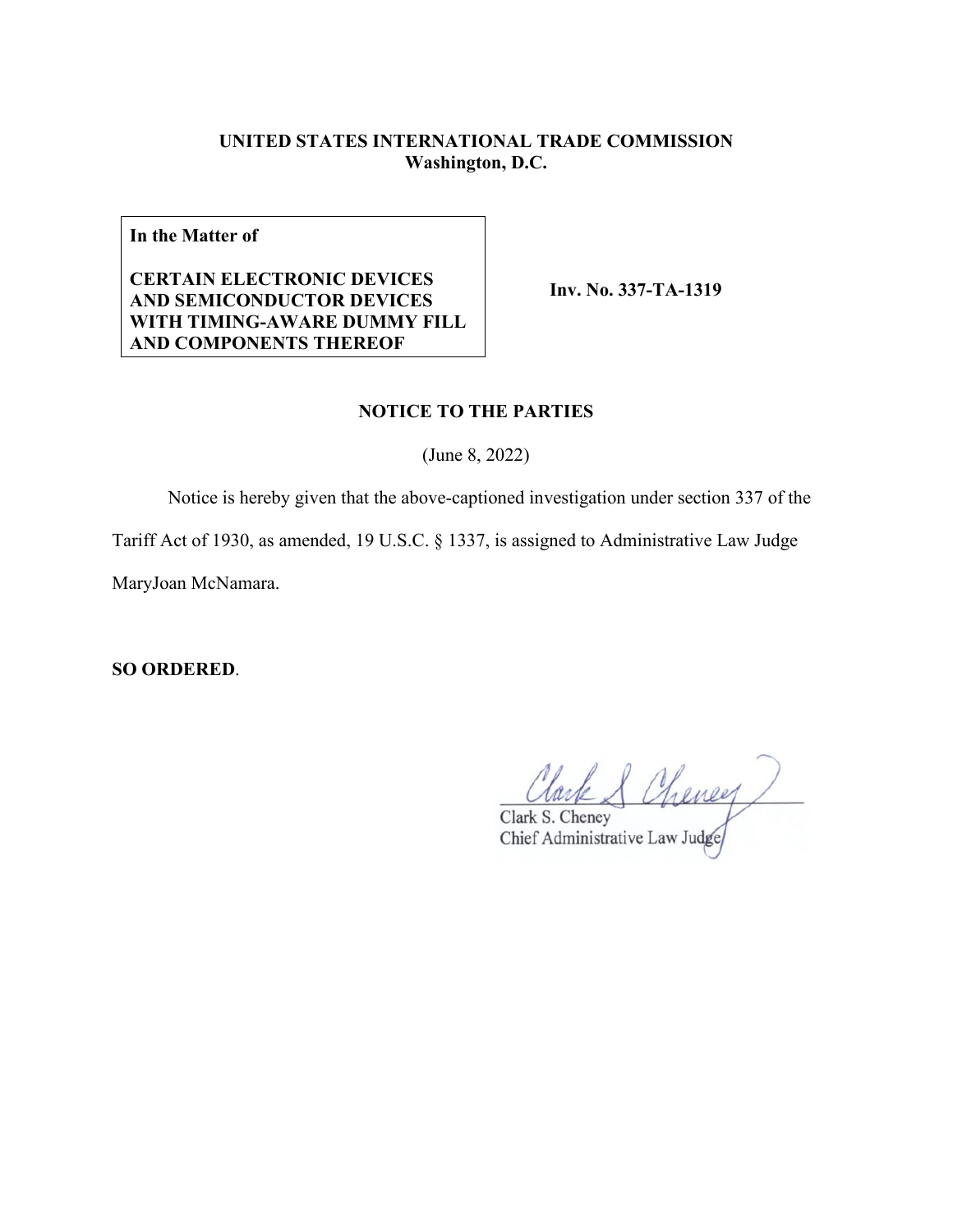### **CERTAIN ELECTRONIC DEVICES AND SEMICONDUCTOR DEVICES WITH TIMING-AWARE DUMMY FILL AND COMPONENTS THEROF**

### **PUBLIC CERTIFICATE OF SERVICE**

I, Lisa R. Barton, hereby certify that the attached **ASSIGNMENT OF ALJ** has been served via EDIS upon the Commission Investigative Attorney, **Reginald Lucas, Esq**., and the following parties as indicated, on **June 8, 2022**.

Lisa R. Barton, Secretary U.S. International Trade Commission 500 E Street, SW, Room 112 Washington, DC 20436

## **On Behalf of Complainant Bell Semiconductor, LLC:**

Andrew F. Pratt, Esq. **DEVLIN LAW FIRM LLC** 1526 Gilpin Avenue Wilmington, DE 19806 Email: [apratt@devlinlawfirm.com](mailto:apratt@devlinlawfirm.com)

### **Respondents:**

NXP Semiconductors, N.V. 60 High Tech Campus, Eindhoven, Netherlands, 5656

NXP B.V. 60 High Tech Campus Eindhoven, Netherlands, 5656

- $\Box$  Via Hand Delivery  $\Box$  Via Express Delivery ☐ Via First Class Mail ☒ Other: Email Notification of Availability for Download
- $\Box$  Via Hand Delivery  $\Box$  Via Express Delivery ☐ Via First Class Mail ☒ Other: Service to Be Completed by Complainant
- $\Box$  Via Hand Delivery  $\Box$  Via Express Delivery ☐ Via First Class Mail ☒ Other: Service to Be Completed by Complainant
- NXP USA, Inc.  $\Box$  Via Hand Delivery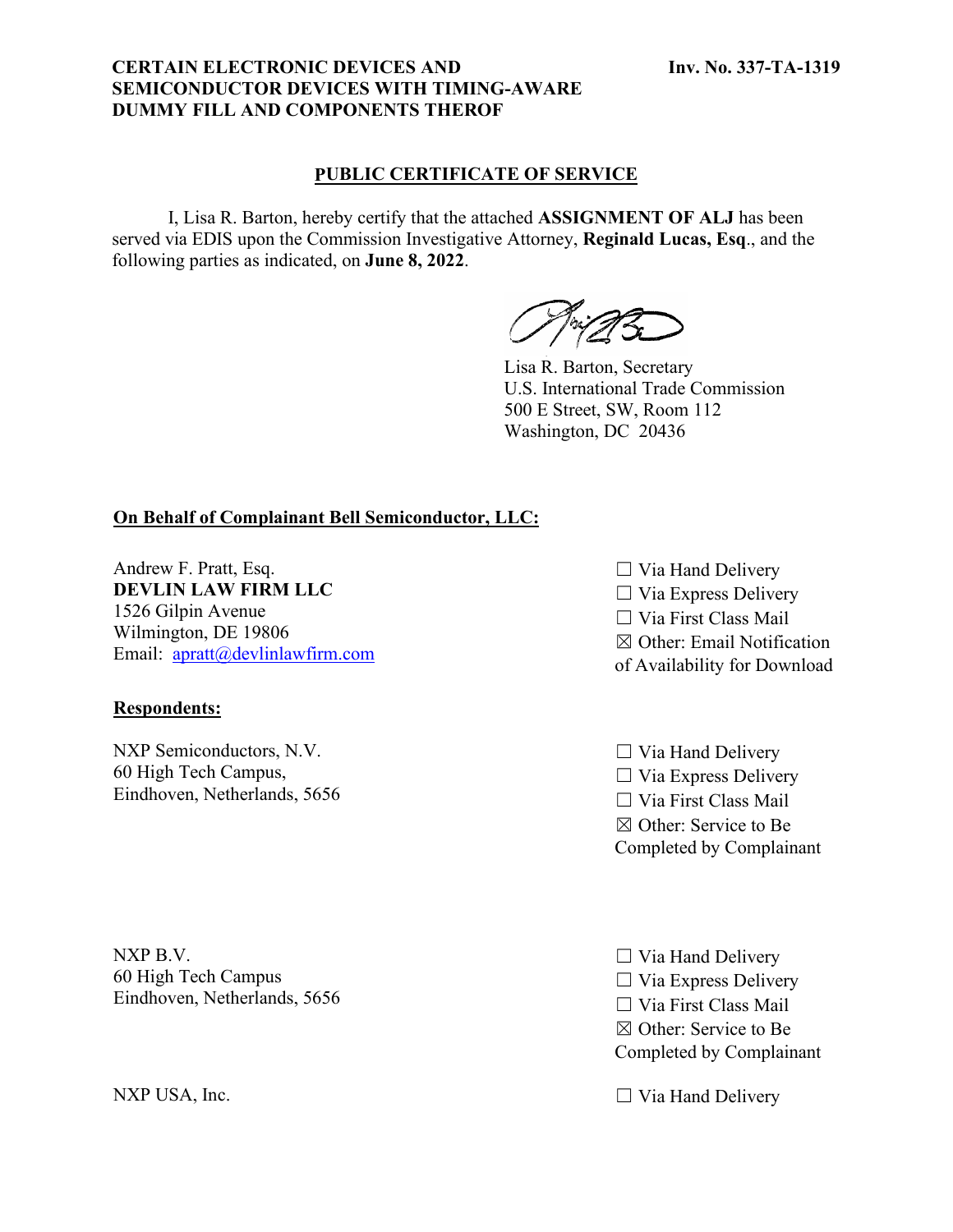#### **Inv. No. 337-TA-1319**

## **CERTAIN ELECTRONIC DEVICES AND SEMICONDUCTOR DEVICES WITH TIMING-AWARE DUMMY FILL AND COMPONENTS THEROF**

Certificate of Service – Page 2 6501 William Cannon Drive West Austin, TX 78735

SMC Networks, Inc. d/b/a/ IgniteNet 20 Mason Irvine, CA 92618

Micron Technology, Inc. 8000 South Federal Way Post Office Box 6 Boise, ID 83707

NVIDIA Corporation 2788 San Tomas Expressway Santa Clara, CA 95051

Advanced Micro Devices, Inc. 2485 Augustine Drive Santa Clara, CA 05054

Acer, Inc. 1F, 88, Sec. 1, Xintai 5th Rd. Xizhi New Taipei City 221, Taiwan

Acer America Corporation ◯ Via Hand Delivery

 $\Box$  Via Express Delivery  $\Box$  Via First Class Mail ☒ Other: Service to Be Completed by Complainant

 $\Box$  Via Hand Delivery  $\Box$  Via Express Delivery ☐ Via First Class Mail ☒ Other: Service to Be Completed by Complainant

 $\Box$  Via Hand Delivery  $\Box$  Via Express Delivery ☐ Via First Class Mail ☒ Other: Service to Be Completed by Complainant

 $\Box$  Via Hand Delivery  $\Box$  Via Express Delivery ☐ Via First Class Mail ☒ Other: Service to Be Completed by Complainant

 $\Box$  Via Hand Delivery  $\Box$  Via Express Delivery ☐ Via First Class Mail ☒ Other: Service to Be Completed by Complainant

 $\Box$  Via Hand Delivery  $\Box$  Via Express Delivery ☐ Via First Class Mail ☒ Other: Service to Be Completed by Complainant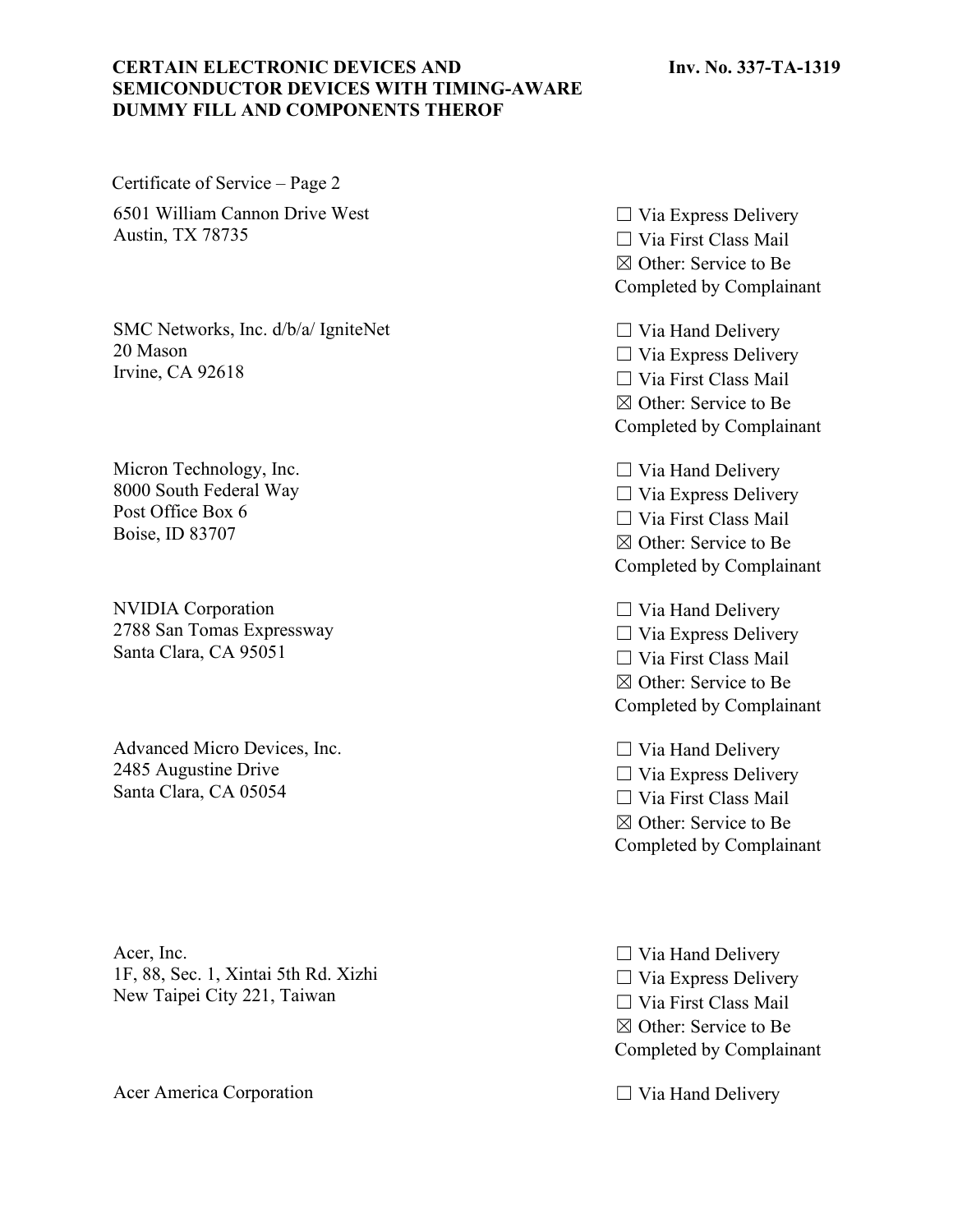#### **Inv. No. 337-TA-1319**

## **CERTAIN ELECTRONIC DEVICES AND SEMICONDUCTOR DEVICES WITH TIMING-AWARE DUMMY FILL AND COMPONENTS THEROF**

Certificate of Service – Page 3 333 West San Carlos Street Suite 1500 San Jose, CA 95110

Infineon Technologies America Corp. 640 N McCarthy Blvd Milpitas, CA 95035

Analog Devices Inc. 1 Technology Way Norwood, MA 02062

Bose Corporation 100 The Mountain Road Framingham, MA 01701

Marvell Technology Group, Ltd. Canon's Court 22 Victoria Street, Hamilton HM 12 Bermuda

Marvell Semiconductor, Inc. 5488 Marvell Lane Santa Clara, CA 95054

Suteng Innovation Technology Co., Ltd. d/b/a RoboSense RoboSense Building, Block 1 South of Zhongguan Hongjualing Industrial District No. 1213 Liuxian Avenue, Taoyuan Street

 $\Box$  Via Express Delivery  $\Box$  Via First Class Mail ☒ Other: Service to Be Completed by Complainant

 $\Box$  Via Hand Delivery  $\Box$  Via Express Delivery ☐ Via First Class Mail ☒ Other: Service to Be Completed by Complainant

 $\Box$  Via Hand Delivery  $\Box$  Via Express Delivery ☐ Via First Class Mail ☒ Other: Service to Be Completed by Complainant

 $\Box$  Via Hand Delivery  $\Box$  Via Express Delivery ☐ Via First Class Mail ☒ Other: Service to Be Completed by Complainant

 $\Box$  Via Hand Delivery  $\Box$  Via Express Delivery ☐ Via First Class Mail ☒ Other: Service to Be Completed by Complainant

 $\Box$  Via Hand Delivery  $\Box$  Via Express Delivery ☐ Via First Class Mail ☒ Other: Service to Be Completed by Complainant

 $\Box$  Via Hand Delivery

- $\Box$  Via Express Delivery
- ☐ Via First Class Mail
- ☒ Other: Service to Be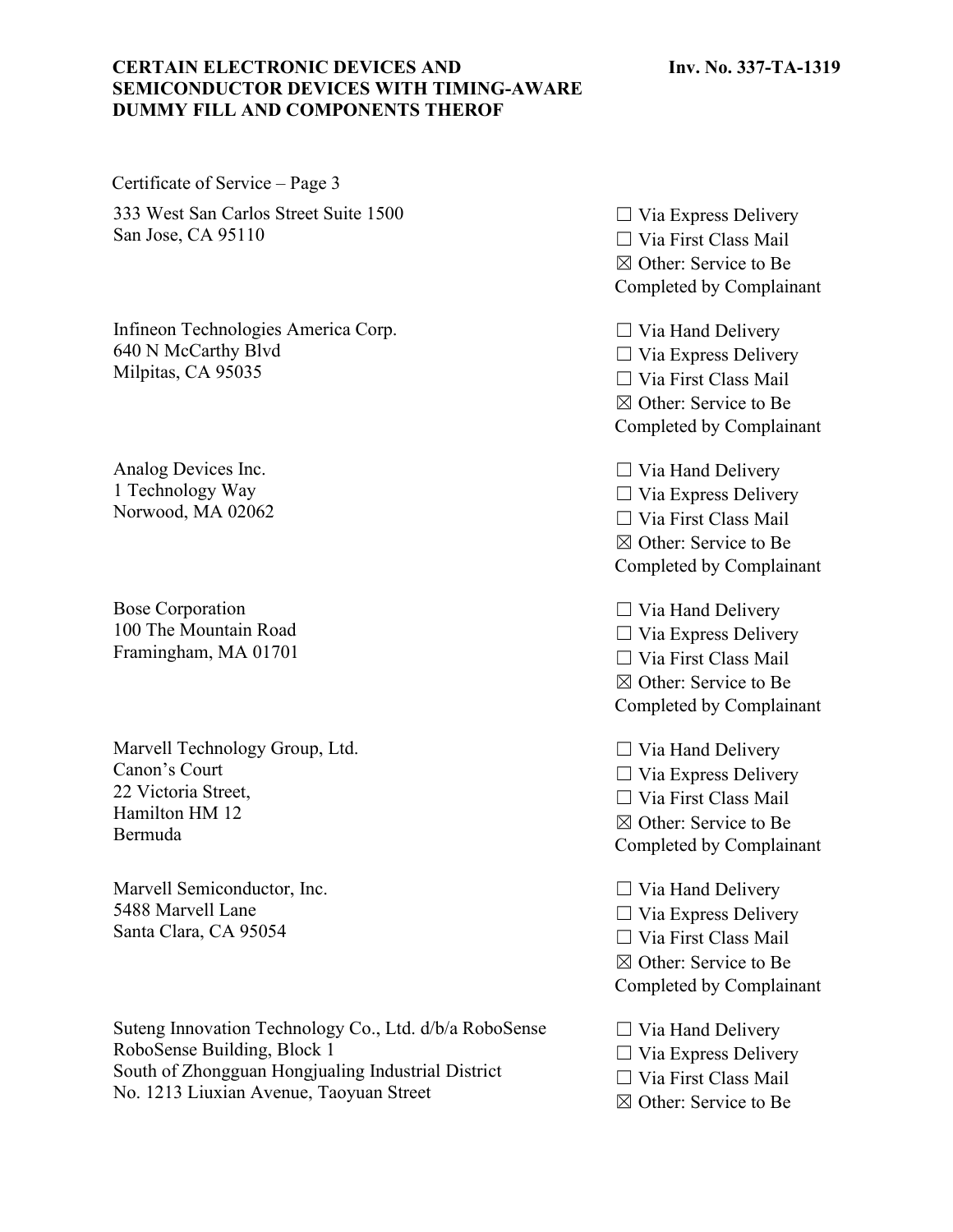#### **Inv. No. 337-TA-1319**

## **CERTAIN ELECTRONIC DEVICES AND SEMICONDUCTOR DEVICES WITH TIMING-AWARE DUMMY FILL AND COMPONENTS THEROF**

Certificate of Service – Page 4

Nanshan District, Shenzen China

Kioxia Corporation 3-1-21, Shibaura, Minato-ku Tokyo 108-0023 Japan

Kioxia America, Inc. 2610 Orchard Pkwy San Jose, CA 95134

Socionext Inc. Nomura Shin-Yokohama Bldg.,2-10-23 Shin-Yokohama,Kohoku-ku, Yokohama, Kanagawa, 222-0033 Japan

Socionext America, Inc. 2811 Mission College Blvd 5th floor Santa Clara, CA 95054

Qualcomm Technologies, Inc. 5775 Morehouse Drive San Diego, CA 92121

Lenovo Group Ltd. No. 6 Chuang Ye Road Shangdi Information Industry Base Haidan District 100085 China

Completed by Complainant

 $\Box$  Via Hand Delivery  $\Box$  Via Express Delivery ☐ Via First Class Mail ☒ Other: Service to Be Completed by Complainant

 $\Box$  Via Hand Delivery  $\Box$  Via Express Delivery ☐ Via First Class Mail ☒ Other: Service to Be Completed by Complainant

 $\Box$  Via Hand Delivery  $\Box$  Via Express Delivery ☐ Via First Class Mail ☒ Other: Service to Be Completed by Complainant

☐ Via Hand Delivery  $\Box$  Via Express Delivery ☐ Via First Class Mail ☒ Other: Service to Be Completed by Complainant

 $\Box$  Via Hand Delivery  $\Box$  Via Express Delivery  $\Box$  Via First Class Mail ☒ Other: Service to Be Completed by Complainant

 $\Box$  Via Hand Delivery  $\Box$  Via Express Delivery ☐ Via First Class Mail ☒ Other: Service to Be Completed by Complainant